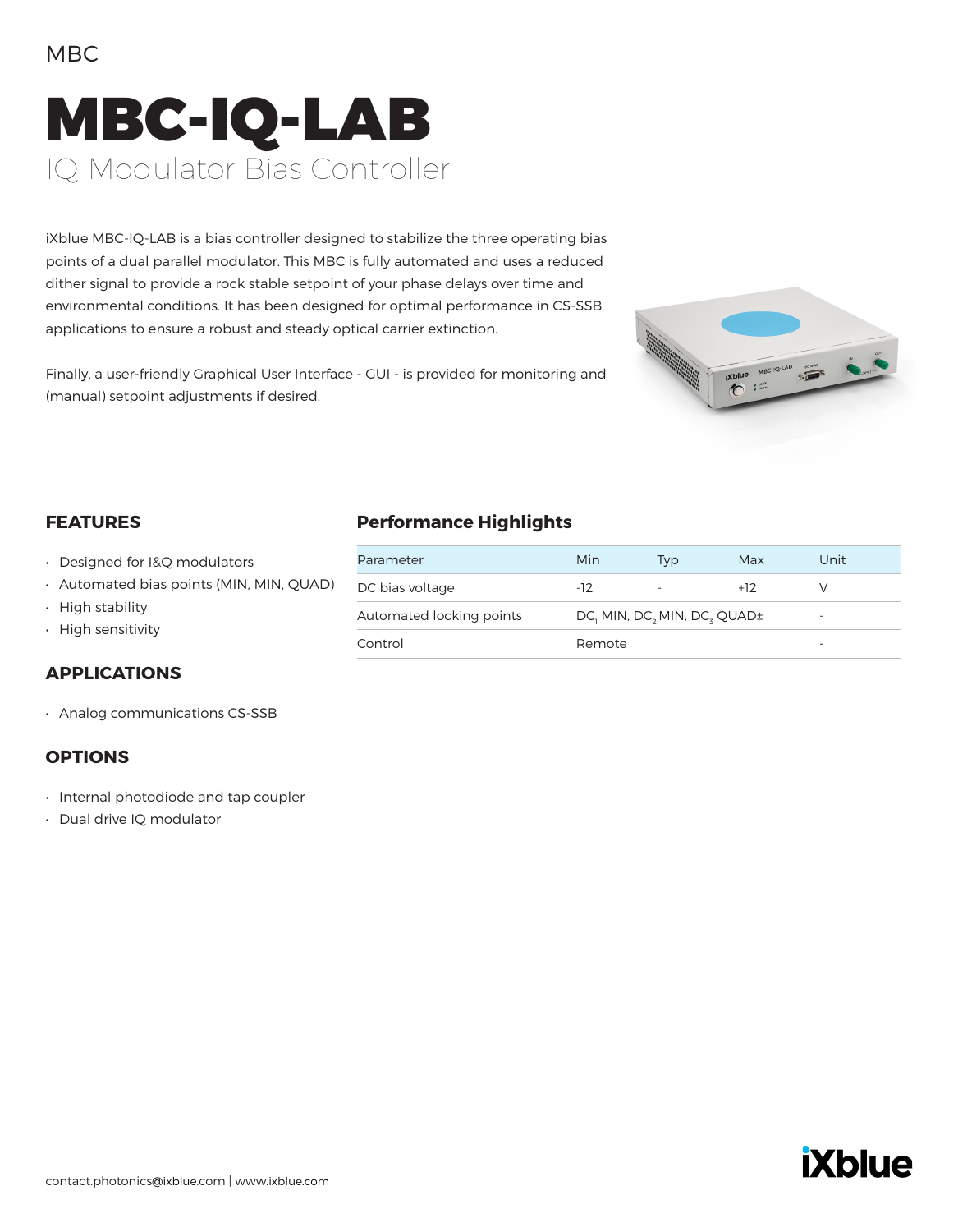### MODULATOR BIAS CONTROLLER | **MBC-IQ-LAB SERIES** | 2/4

## MBC-IQ-LAB IQ Modulator Bias Controller

#### **Bias Control Characteristics**

| Parameter                        | Symbol                   | Condition                                              | Min                      | Typ   | Max      | Unit |
|----------------------------------|--------------------------|--------------------------------------------------------|--------------------------|-------|----------|------|
|                                  |                          | <b>Timing</b>                                          |                          |       |          |      |
| Autotest                         | Auto                     | Automatic scan                                         | $\overline{\phantom{a}}$ | 20    | <b>.</b> | S    |
| Initialisation                   | $\overline{\phantom{a}}$ | Bias control stabilization time after a scan -         |                          | 30    | 180      | S    |
|                                  |                          | <b>Efficiency</b>                                      |                          |       |          |      |
| Optical output power stability - |                          | Over 2 hours and modulator temperature -<br>controlled |                          | ± 0.1 | <b>.</b> | dB   |

#### **Electrical Characteristics**

| Parameter                                      | Symbol                        | Condition             | <b>Min</b> | Typ                          | Max                      | Unit                     |
|------------------------------------------------|-------------------------------|-----------------------|------------|------------------------------|--------------------------|--------------------------|
| DC <sub>1</sub> , DC <sub>2</sub> bias voltage | $\mathsf{V}_{\mathsf{bias}}$  | $VDC_{1}$ , $VDC_{2}$ | $-12$      | $\overline{\phantom{a}}$     | $+12$                    | V                        |
| $DCx$ bias voltage                             | $V_{bias}$                    | VDC <sub>2</sub>      | $-13.5$    | $\overline{\phantom{a}}$     | $+13.5$                  | V                        |
| Locking point                                  | DC,                           | Automated             | MIN (0 %)  |                              |                          | $\overline{\phantom{a}}$ |
|                                                | DC <sub>2</sub>               | Automated             | MIN (0 %)  |                              |                          |                          |
|                                                | DC <sub>3</sub>               | Automated             |            | QUAD- (-50 %), QUAD+ (+50 %) |                          | $\overline{\phantom{a}}$ |
| Dither frequency DC,                           | $F_{\text{DCI}}$              |                       |            | 1120                         |                          | Hz                       |
| Dither frequency DC <sub>2</sub>               | $F_{DC1}$                     |                       |            | 840                          | $\overline{\phantom{a}}$ | Hz                       |
| Dither amplitude                               | $V_{\text{DCl, 2, 3}}$        |                       | 5          | $\overline{\phantom{a}}$     | 1000                     | mVpp                     |
| Dither amplitude step                          | $\Delta V_{\text{DCL, 2, 3}}$ |                       |            | $\overline{\phantom{a}}$     | $\overline{\phantom{a}}$ | mVpp                     |

#### **Optical Characteristics**

| Parameter                                     | Symbol | Condition                                           | Min                      | Typ  | Max  | Unit |
|-----------------------------------------------|--------|-----------------------------------------------------|--------------------------|------|------|------|
|                                               |        | MBC-IQ-LAB-A1: MBC with embedded PD and tap-coupler |                          |      |      |      |
| Wavelength                                    |        | $\overline{\phantom{a}}$                            | 1530                     | 1550 | 1625 | nm   |
| Insertion loss                                |        | $\overline{\phantom{0}}$                            | $\overline{\phantom{a}}$ | 1.4  |      | dB   |
| MBC-IQ-LAB-A0: MBC without PD and tap-coupler |        |                                                     |                          |      |      |      |
| Wavelength                                    |        | MBC-IQ-LAB-A0                                       | 900                      | ۰    | 1600 | nm   |

MBC-IQ-LAB-A0: set-up with an IQ modulator MBC-IQ-LAB-A1: set-up with an IQ modulator



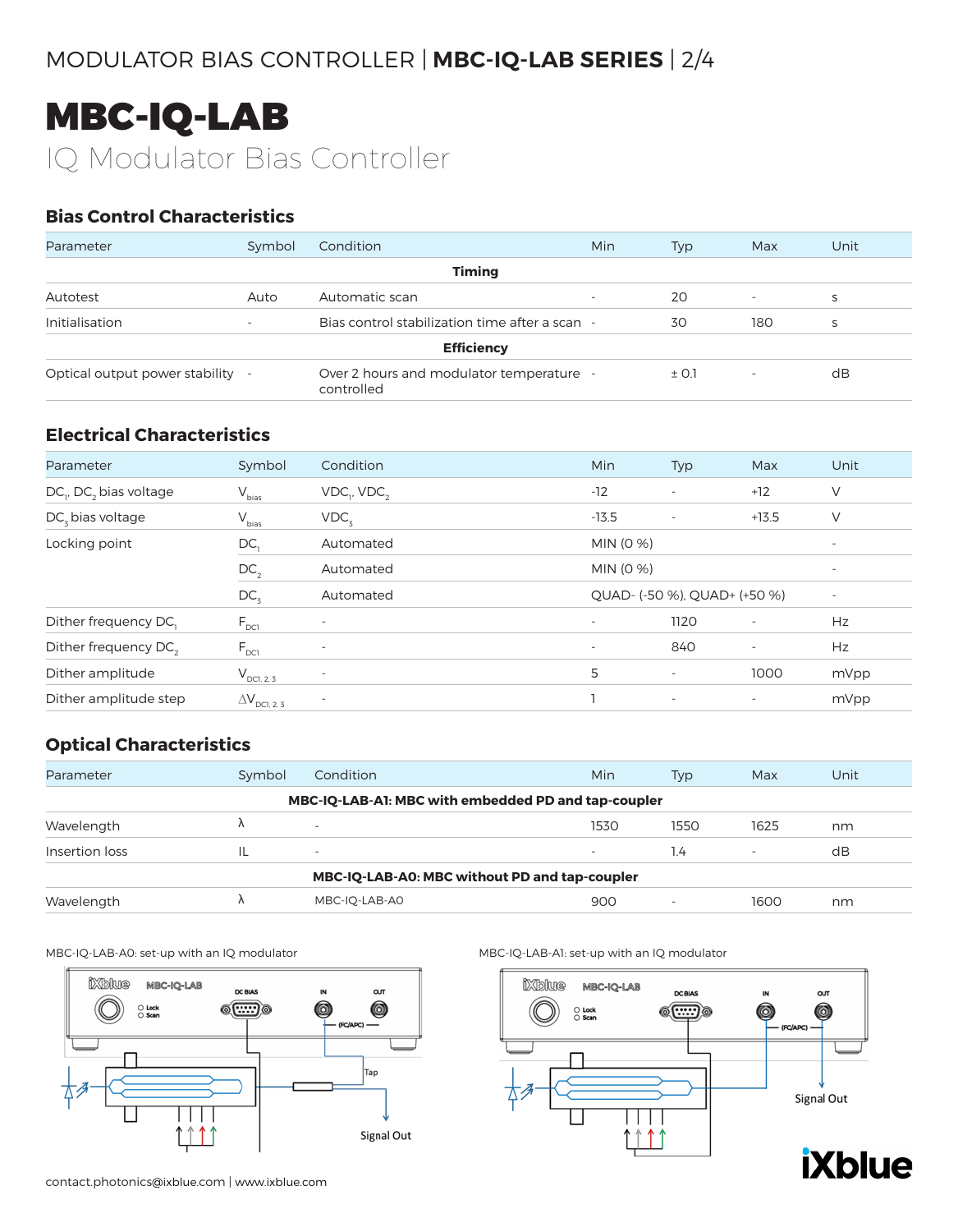

#### **Absolute Maximum Ratings**

Stresses in excess of the absolute maximum ratings can cause permanent damage to the device. These are absolute stress ratings only. Functional operation of the device is not implied at these or any other conditions in excess of those given in the operational sections of the data sheet. Exposure to absolute maximum ratings for extended periods can adversely affect device reliability.

| Parameter             | Symbol                   | Condition | Min | Max | Unit   |
|-----------------------|--------------------------|-----------|-----|-----|--------|
| Operating temperature | $\overline{\phantom{a}}$ |           |     | +45 | $\sim$ |
| Storage temperature   |                          |           | -40 | +70 | $\sim$ |

#### **Output Power Stability <b>Graphical User Interface**





# **iXblue**